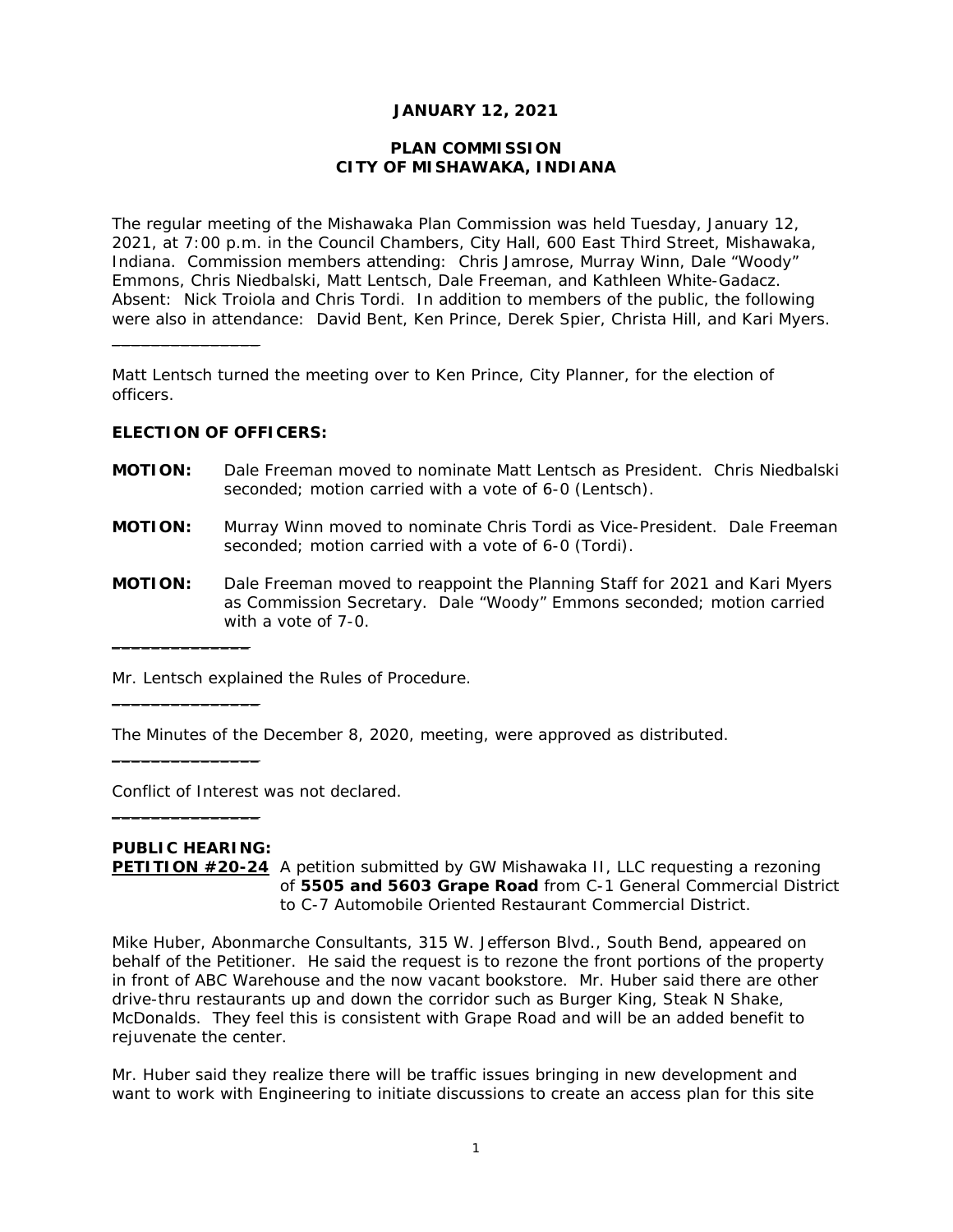that will also serve the development. A site plan will be developed and presented later in the year when they get to that stage.

Mr. Huber said they were contacted by University Park Apartments who had some concerns. He said they agreed to continue to work with them to make sure they are not negatively impacting their parcel.

Mr. Huber said this request is for rezoning only and as they go through the final stages they will create plats for the lots.

Mr. Emmons questioned the one egress off of Grape Road. Mr. Prince said there is one full access off of Grape Road and they are proposing an additional one. He said there are also two off of Douglas Road.

Mr. Lentsch closed the Public Hearing on Petition #20-24.

#### **Staff Recommendation**

 $\_$ 

*The Planning Department recommends in favor of Petition #20-24 to rezone 5055 and 5603 Grape Road to C-7 Automobile Oriented Restaurant Commercial District. This recommendation is based upon the following findings of fact:* 

- *1. Existing Conditions. As Grape Road is a busy commercial corridor, the majority of the properties in the immediate vicinity are commercial in use and would be compatible to the area;*
- *2. Character of Buildings The character of the buildings in the area are predominantly commercial*
- *3. The most desirable/highest and best use Because the parcel is located adjacent to another C-7 zoned property, the rezoning to C-7 Automobile Oriented Restaurant Commercial District is a desirable use for this property;*
- *4. Conservation of property values The proposed rezoning should not be injurious to property values in the surrounding area as the existing C-1 General Commercial zoning classification permits multiples commercial uses on the property; and*
- 5. *Comprehensive Plan The 2000 Mishawaka Comprehensive Plan identifies the area as General Commercial, and given its location along Grape Road, the proposed commercial use is consistent with the Plan.*
- **MOTION:** Murray Winn moved to forward Petition #20-24 to the Common Council with a favorable recommendation. Kathleen White-Gadacz seconded; motion carried with a vote of 7-0.
- **PETITION #20-25** A petition submitted by Family Video Movie Club, Inc. to amend the Bercado Planned Unit Development for property at **520 Bittersweet Road** to allow fuel pumps and convenience store and allow a parking reduction.

George Lepeniotis, Krieg Devault, 4101 Edison Lakes Parkway, Mishawaka, appeared on behalf of the Petitioner. He said the PUD is located at the northeast corner of Vistula and Bittersweet and is currently the vacant Family Video with Little Caesar's pizza next door.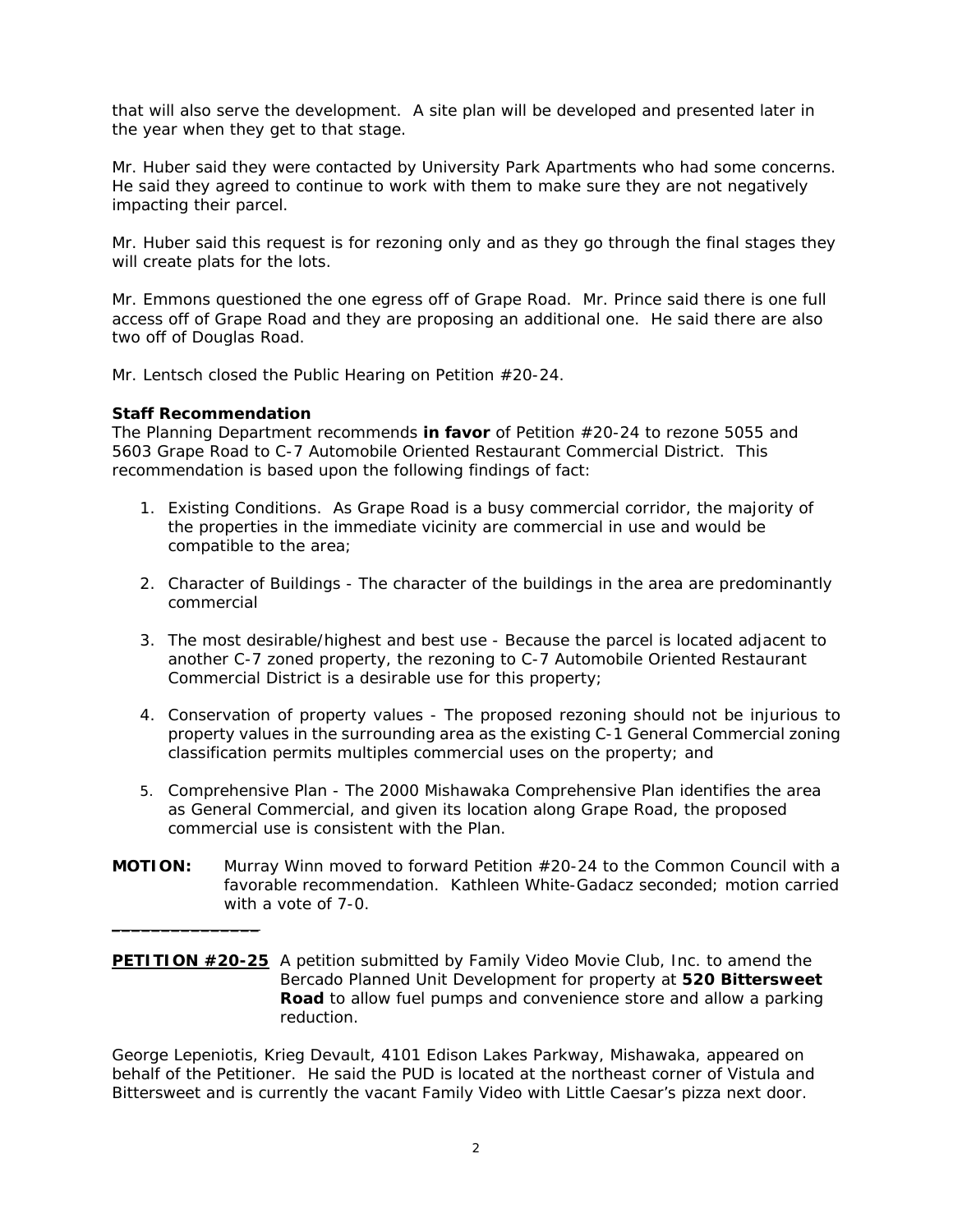Mr. Lepeniotis said the market has changed and the plan is to convert the site to a convenience store with gas pumps. They will retain the building and a change would be made for parking lot configuration to allow for the gas pumps and canopy. He said the property is bounded by a medical clinic, apartments, church, and a few single-family homes.

Mr. Lepeniotis said everything will be maintained largely as it exists. The parking requirement is 39 spaces and they are asking for 24. He said staff has taken a look at that, but given that there are enough areas for vehicular traffic at the pumps, that shouldn't create traffic flow issues.

Mr. Lepeniotis said the development will abide by and exceed the required setbacks. They are only going to amend the uses and if approved, would provide a final site plan to ensure all conforms to the ordinance.

Mr. Emmons asked if they had contacted the residents in the vicinity. Mr. Lepeniotis said they have been put on notice.

Mr. Emmons asked if they had sent out letters. Mr. Lepeniotis said Danch, Harner is handling some of the development.

Mr. Emmons said before it comes here we ask that residents have a voice. Mr. Lepeniotis said they were advised of this meeting. Mr. Emmons said no, it needed to happen before this meeting and said he can't vote for something that the residents have had no voice in.

Mr. Freeman said he isn't objecting to the process. He asked if they would have limited hours and do you know if it would be a 24-hour station. Mr. Lepeniotis said he didn't know.

Mr. Freeman said if there is a public gathering they will be asking those questions.

Mr. Lentsch closed the Public Hearing on Petition #20-25.

Mr. Emmons said he has no confirmation they have contacted the neighbors in the surrounding area.

Mr. Niedbalski asked if people in the surrounding area get notified. Mr. Prince said there is a legal requirement to advertise in the newspaper and we send a courtesy notice to neighbors within 300'. He said Council asks if there is a more controversial item, they have a neighborhood meeting.

Ms. White Gadacz asked if the letter gives the date.

Mr. Lentsch asked if the developer met the legal requirements. Mr. Prince said yes and staff as well.

## **Staff Recommendation**

*Staff recommends approval of Petition 20-25 to amend part of the Bercado Planned Unit Development (PUD) to allow a convenience store with fuel pumps, from the required C-2 Commercial District development standards to the C-10 Commercial Development standards, and to allow a reduction in the required number of parking spaces for the existing building subject to the following conditions:* 

- *1. Permitted uses shall be amended to include a convenience store with fuel pumps. C-2 Shopping Center Commercial uses shall continue to be permitted.*
- *2. A minimum of twenty-four (24) parking spaces shall be provided.*